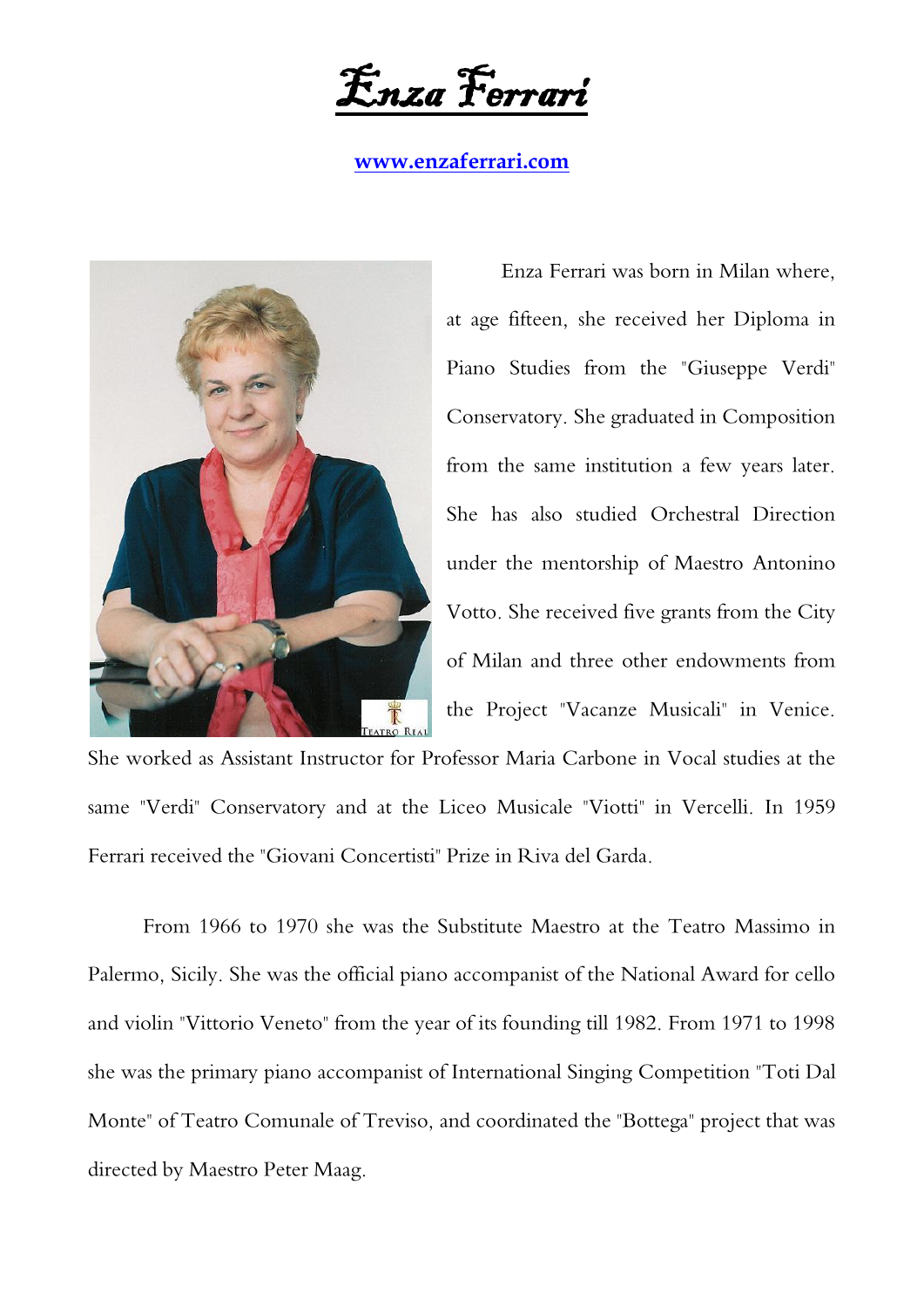During the past twenty years she has collaborated with important Italian singing contests, such as Adria, Siena, Vercelli, Gorizia, plus the International Chamber Music Prize of Conegliano Veneto. Ferrari taught in Saint Vincent during the summer sessions of the "Vacanze Musicali," and as Opera instructor for the Tuscan city of Barga. From 1970 to 1974 she taught in Milan at the Training Center of the Teatro Alla Scala, and piano studies at the Scuola Civica di Musica (till 1975). After that engagement she collaborated with the "Benedetto Marcello" Conservatory of Music in Venice. From 1981 to 2013 she has coordinated and taught the Summer Program for young American singers organized by the EPCASO Foundation in collaboration with Pittsburgh Duquesne University. In 1987 she was on the judging committee for the prizes "Citta' di Porcia" for young performers, and the "Citta' di Treviso" for piano performance.

Enza Ferrari taught in various American colleges and has collaborated with important Italian theaters, especially the Teatro Comunale of Florence and the Teatro Alla Scala in Milan. From 1977 to 2006 she is the Artistic Director of the "Manzato" Musical Institute of Treviso. In 1992 she directed a proficiency course on Italian Lyrical Opera Repertoire in Japan. On behalf of CIDIM she supervised the performance of the "Farse Rossiniane" staged by the National Theater of Prague. From 1994 to 1999 she collaborated with the San Carlo Theater of Lisbon and the Macau International Music Festival. Since 2000 she has been the consultant at the Institute of Chinese Culture in Macau for the organization of the Music Festival. Since 1993 she has been work with the Hong Kong University for Performing Arts. Between 1995 and 2001 she taught classes at the Lyrical and Choral Academy of the City of Osimo, Italy. From 1993 to 1995 she served as Artistic Director for the Teatro Comunale "Giuseppe Verdi" of